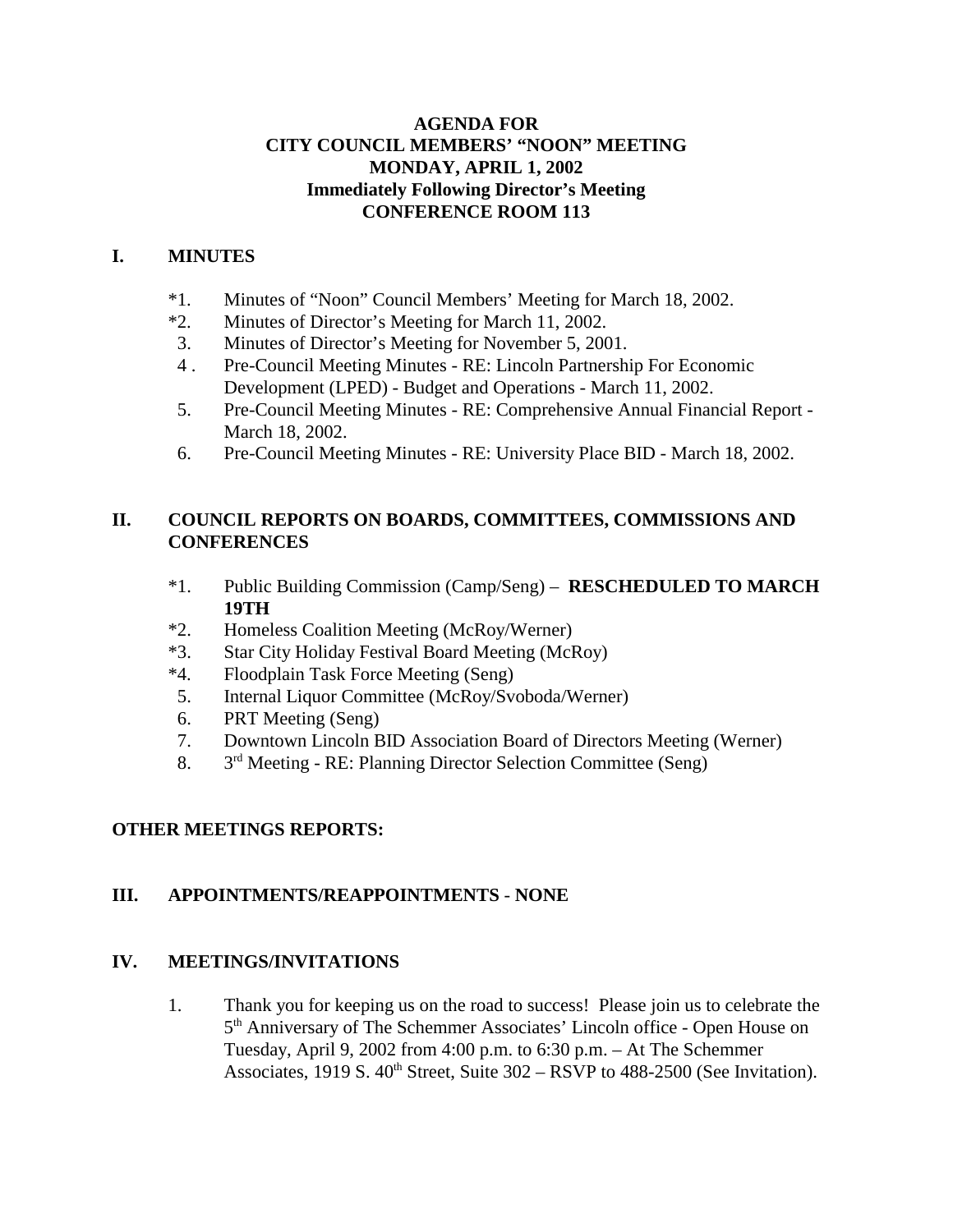- 2. 84 Lumber Company will be celebrating the Grand Opening of 20 new stores on Wednesday, April 3, 2002 including our new location in Lincoln located at 4401 South 33<sup>rd</sup> Court. We are hopeful that you will be available to participate in our ribbon cutting ceremony. The Grand Opening Party will start at 6:30 p.m. with the ribbon cutting ceremony set to begin at 7:00 p.m. Please return the bottom portion of the letter or RSVP to Susan at (800) 664-1984 ext. 1116 (See Letter of Invitation).
- 3. The board and staff of Folsom Children's Zoo & Botanical Gardens cordially invites you to attend a ceremony to unveil the zoo's new miniature train. Please join us to as we formally present the train to the community and thank our donors on Saturday, April 13, 2002 at 10:30 a.m. – On the plaza at the  $27<sup>th</sup>$  & B main entrance – Please RSVP to Cheryl Dahl at 475-6741 (See Letter of Invitation).
- 4. Kathleen Sellman is heading to Castle Rock, Colorado Please join our "Farewell" Reception on Friday, April 5, 2002 from 2:30 p.m. to 4:00 p.m. – In front of Mayor's Office - Hosted by the Planning Department – (See Invitation).
- 5. Please join us for the VIP Spring Volunteer Awards Celebration on Monday, April 22, 2002 - Reception, 3:30 p.m. to 4:00 p.m. & 5:00 p.m. to 5:30 p.m. – Awards, 4:00 p.m. to 5:00 p.m. – St. Mark's United Methodist Church, Family Life Center, 8550 Pioneers Blvd. (See Invitation).
- 6. Dear City Council Representative, we would love to have you attend as guest celebrity grillers for our event! Sierra Club Earth Day Event! - Come celebrate with us at a FREE BBQ picnic featuring sustainably grown food. Hamburgers will come from local producers and salads from Open Harvest (There will be some veggie burgers as well) - On Saturday, April 20, 2002 at 11:00 a.m. - Pioneer Park shelter #1, (may be moved to #2 if RSVP's reach over 150 people) – There will be a press conference at 11:00 a.m., picnic starts at 11:45 a.m. – Please RSVP to Laura Krebsbach, Nebraska Conservation Organizer at 475-2292 (See E-Mail of Invitation).

# **V. REQUESTS OF COUNCIL FROM MAYOR - NONE**

# **VI. MISCELLANEOUS - NONE**

# **VII. CITY COUNCIL MEMBERS**

# **VIII. ADJOURNMENT**

**\*HELD OVER FROM MARCH 25, 2002.** 

ca040102/tjg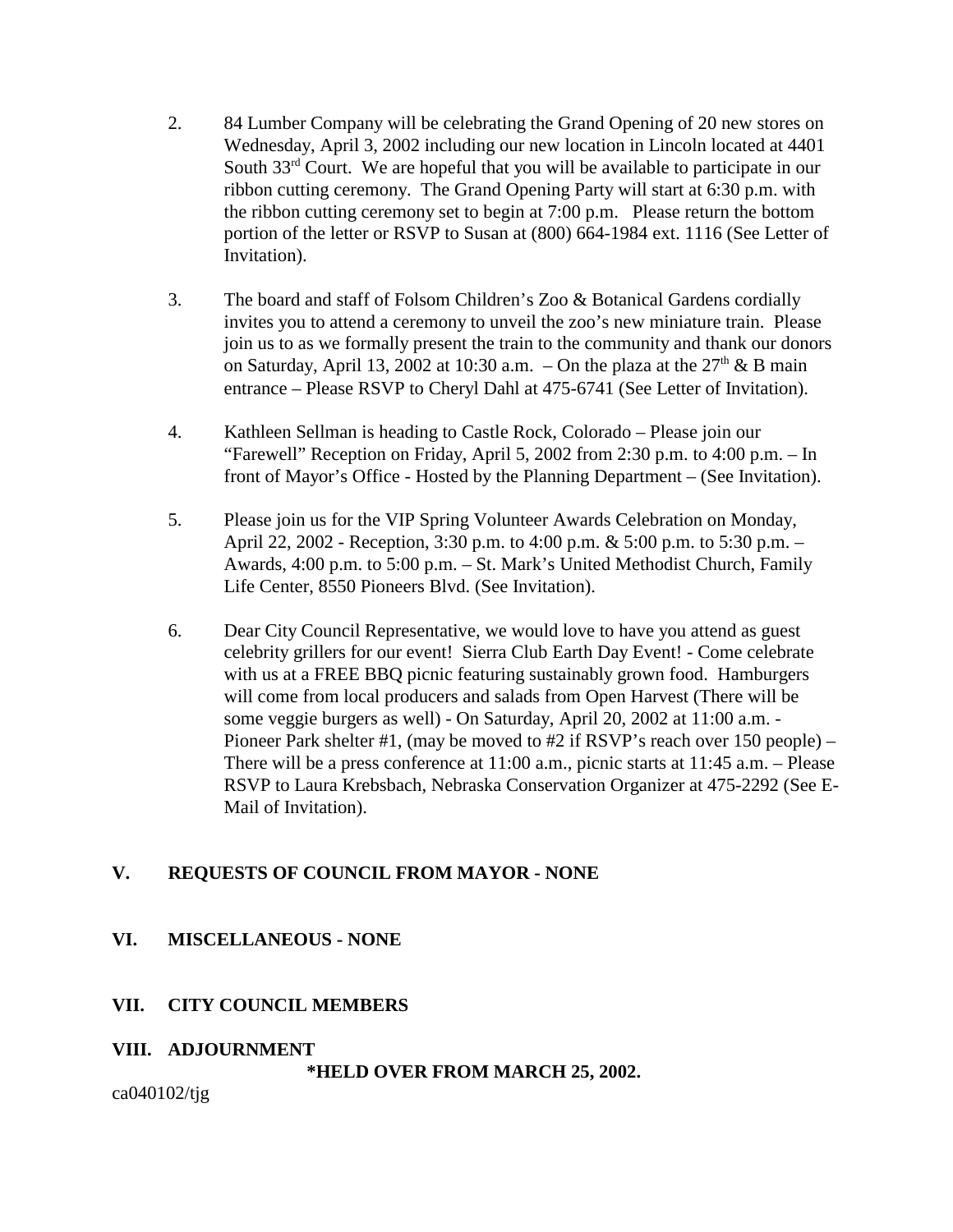# **MINUTES CITY COUNCIL MEMBERS' "NOON" MEETING MONDAY, APRIL 1, 2002** *CONFERENCE ROOM 113*

**Council Members Present:** Annette McRoy, Chair; Jonathan Cook, Vice-Chair; Jon Camp, Glenn Friendt, Coleen Seng, Ken Svoboda, Terry Werner; ABSENT: None

**Others Present:** Mark Bowen, Ann Harrell, Amy Tejral, Mayor's Office; Dana Roper, City Attorney; Joan Ray, Council Secretary; Nate Jenkins, *Lincoln Journal Star* representative.

### **I. MINUTES**

- \*1. Minutes of "Noon" Council Members' Meeting for March 18, 2002.
- \*2. Minutes of Director's Meeting for March 11, 2002.
- 3. Minutes of Director's Meeting for November 5, 2001.
- 4 . Pre-Council Meeting Minutes RE: Lincoln Partnership For Economic Development (LPED) - Budget and Operations - March 11, 2002.
- 5. Pre-Council Meeting Minutes RE: Comprehensive Annual Financial Report March 18, 2002.
- 6. Pre-Council Meeting Minutes RE: University Place BID March 18, 2002.

Vice-Chair Jonathan Cook requested a motion to approve the above-listed minutes. Ken Svoboda moved approval of the minutes as presented. The motion was seconded by Coleen Seng and carried unanimously by consensus for approval.

### **II. COUNCIL REPORTS ON BOARDS, COMMITTEES, COMMISSIONS AND CONFERENCES -**

\*1. PUBLIC BUILDING COMMISSION (Camp/Seng) – *Rescheduled to March 19th* Ms. Seng reported that one of the things discussed was the Elk Sculpture - a replica of the one that was dedicated at the North Entrance to Pioneers Park. This smaller one, which would be displayed in an enclosed environment, was referred to the Arts Committee. It would be placed on display at some location in the County-City Building. Ms. Seng noted that Ms. Stranski was the provider of this gift, in addition to her other sizable donations to the City's Parks.

There was a request for an additional County-City Property Management employee. This position would be for a maintenance worker and PBC did approve that. The billing for the position will go back to the City budget.

Ms. Seng noted that VFW had applied for permission to sell poppies; and Push America-Journey of Hope, 2002 Team, wants to do their big "rah-rah" here and Ms. Seng reported that as long as they do it out away from the steps of these government buildings, they can do that. On the fund raising, we said "no". They have done this before.

Ms. Seng continued, noting that a contract with Sinclair Hille on the Parking Project was approved, subject to Dana reviewing all of these documents. Mr. Roper stated that they had met with Sinclair and there are some language differences that are being worked out at this time.

Ms. Seng reported that a resolution had been approved that would allow the Public Building Commission to obtain interim plans for the garages to be built north of here. The bond people have been working on that for quite a while.

Ms. Seng observed that they had approved the "usual list" of general vouchers. She requested that Mr. Camp explain the initial planning process on the space needs study currently being done for the County-City Building and the Hall of Justice. Mr. Camp reported that there would be a meeting tomorrow on the space needs study. This will be our first chance to review the plans they've come up with after interviewing the departments.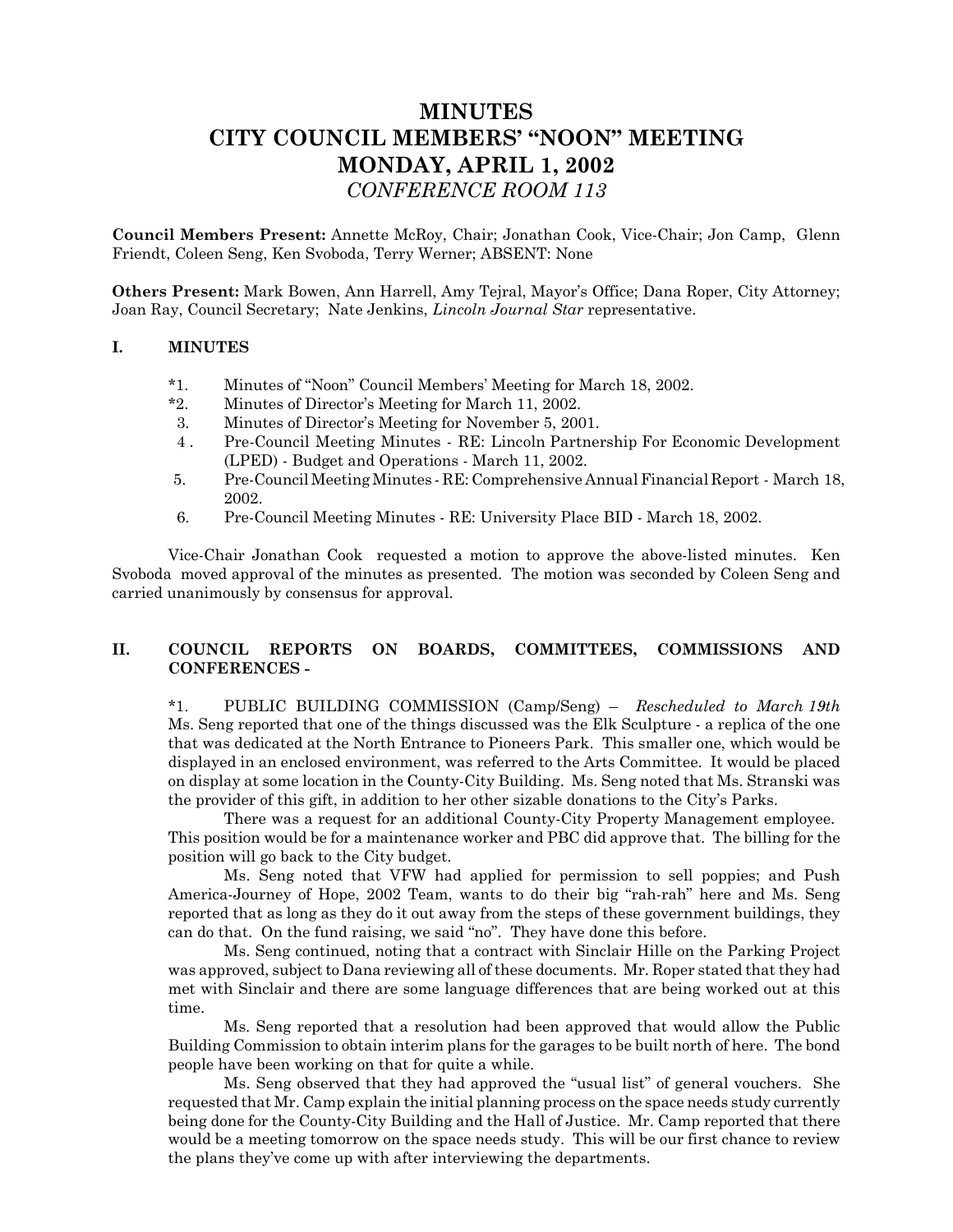Mr. Werner asked if anyone had been involved in discussion on the Old Federal Building? Mr. Camp answered that he had talked with Dallas McGee and Ann has been involved in discussion. Mr. Werner asked if the PBC, as a Commission, had received any input. Mr. Camp answered that they were supposed to be receiving a report. They're looking at April  $15<sup>th</sup>$ for having the whole appraisal done on the property. There hasn't been full approval yet, either.

Mr. Werner asked if the process went first through the Public Building Commission before it comes to Council. Ms. Seng indicated that that was correct. Ms. Harrell noted that there would be a "nearly simultaneous" vote at City Council on the re-development agreement and at Public Building Commission to terminate the lease. The Public Building Commission, technically speaking, leases the building from the City. So, our intent is to arrange it so the Tuesday there is going to be that meeting of the Building Commission, that Monday would have vote of the Council on the re-development agreements. This would insure a logical progression of the process.

Mr. Werner asked if that was going to happen in April? Ms Harrell stated that it would more than likely be in May. It's taking more time to do these negotiations than we had at first supposed, as we were trying to take an optimistic view of the time-line. It might be in May.

Ms. Seng noted that she had talked with Mr. McGee several times on this issue. Ms. McRoy stated that she had talked with Dallas three times last week on this. We had scheduled a pre-council on the Old Fed and it was delayed because he said the report wasn't ready; and the key speaker on the issue (Ed Zimmer) would be out of town. So, Dallas said he would call the individual Council Members this week to discuss it with us and bring everyone up to date. Ms. Harrell confirmed that Mr. McGee would be calling Council Members this week with information on the issue. Ms. McRoy added that Mr. McGee had indicated that they're not ready to go forward with a Pre-Council, but he would brief Council Members individually this week and Ms. McRoy told everyone to look for a phone call from Mr. McGee this week.

Mr. Camp reported that there had also been a movement by P.A.L. (Preservation Association of Lincoln) expressing concern about making sure that the historic value of the Old Fed is retained. Mr. Camp noted that he still hears a lot of discussion on the possibilities of where the Bennett Martin Library would go. Is there a future site for that? Ms. Harrell added that there is a group of people who feel very strongly about the future of the Old Fed and have talked about other possibilities for it. These suggestions have been coming in for over six months. The Building was declared "surplus" in 1987. It's been a logical progression leading toward a re-development project on the building since then. But, obviously, the historic preservation element is a key part of those negotiations with the selected redeveloper at this point. We've looked at lots of different ways to achieve the same goal - which is the protection of the facade, the historic interiors and the court rooms...those are the primary areas. We've looked at many different possible strategies as to how that might be achieved, but that's part of why it's taking quite a long time, because we want to make sure that the preservation goal is achieved. There is not a problem at all with the redevelopment company *not* wanting to do that...they *do* want to do it...that's what their niche is. It's just a question of working that out in the redevelopment agreements.

Ms. Seng stated that she felt Don Killeen was still concerned that the figures are going to come through properly from the redevelopment group. He has the same concern that all of us do that we'd like to retain these buildings, if we can. Ms. Seng noted that she was one of two Council Members who had voted against putting Old Fed on the surplus list, way back when. But, she finally decided that the way to preserve the building is to get it into the hands of the private sector. She felt they could preserve it better than government (we) can. Right now, it's going downhill, in Ms. Seng's estimation.

Mr. Werner asked what would happen if Mr. Killeen's concerns about the figures were well founded and in two-three years there are problems? Mr. Seng stated that we don't have those figures yet. Mr. Werner asked what would happen if NuStyle goes under? What are we stuck with?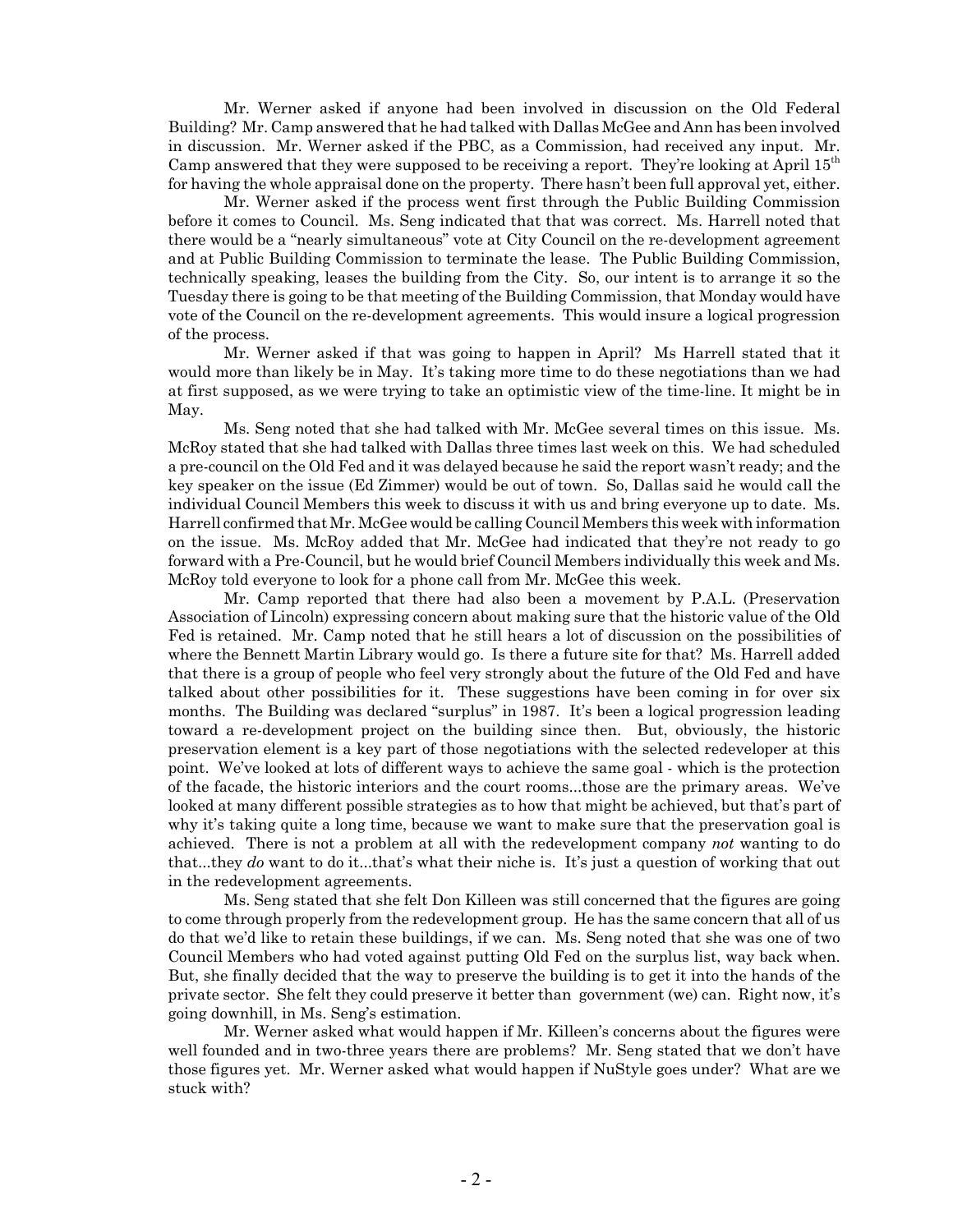Mr. Camp stated that that would be one of the questions that he would ask when they hear the final negotiations. That's an important consideration...not so much that NuStyle would go under, because they've operated many years in Omaha. Ms. Seng stated that the company has an excellent record with what they've done up there. Mr. Camp felt the question is would they come back and, if they ran into some tight financial constraints, ask for more assistance. Ms. Seng agreed with Mr. Camp as he stated that that is one of his biggest concerns now.

Ms. Harrell stated that she did not know if there are other redevelopment projects downtown that have had that sort of a clause. Embassy Suites, for example, doesn't get to come back and ask for more help if occupancy rates don't reach a certain point.

Mr. Camp noted that he was thinking more about the figures presented for the period before they get the renovation done. He felt the numbers just don't make sense to him right now. He stated that he was also concerned from the City and County standpoint...for example, we've been given notice by the County that they're moving out in April....terminating leases. So, we're starting to look at a very vacant building.

 Ms. Harrell stated that the building right now is about 55% vacant, and has been that way since the State moved out. If the State hadn't moved in there temporarily during construction on the Capitol tower, it would have been vacant a long time ago. The State bought us quite a period of time...a luxury...to get a re-development company selected. The State had provided a cash flow, which at the moment is very limited; and there is no future plan for the Old Fed's use. It needs millions of dollars worth of renovation.

Mr. Camp noted that he might not totally agree with what Ms. Harrell stated, but we've been on a `hold' pattern for almost a year now. The City did spend a considerable amount on the building's infrastructure. Now it could be converted into an office-hotel. The cost of renting elsewhere for City Departments should be included in the cost-effectiveness of the renovation...both here in this building and in the Old Fed. We need to look at the whole picture and understand that it's not just the cost of renovation, but the costs of renting elsewhere as well.

Mr. Werner asked if those cost studies hadn't been done before the renovation bids had been put out? He stated that it feels like we've gone down the road so far, he would be surprised if those questions hadn't been asked already. Ms. Harrell stated that they'd been asked. She noted that there is a plan for where to re-locate and what money would be put into budgets with the expectation of moving.

Mr. Camp stated that he would respectfully disagree. He noted that he has asked those questions, and has not received complete answers. As he understood it, the Public Building Commission finally stated that they would have to evaluate the data to see if it makes hard economic sense. So, there hasn't been full approval by the Public Building Commission on any of this.

The make-up of the Commission was discussed briefly. Mr. Cook suggested to the Public Building Commission members (Seng/Camp) that they talk to Chief Casady regarding the usefulness of the Security Measures being proposed for this three-building complex.

\*2. HOMELESS COALITION MEETING (McRoy/Werner) - No Report

\*3. STAR CITY HOLIDAY FESTIVAL BOARD (McRoy) - No Report

\*4. FLOOD PLAIN TASK FORCE (Seng) Ms. Seng reviewed material from the Task Force which she had passed out to Council Members. She explained that the Task Force would now be meeting monthly and outlined upcoming agendas.

She noted that the Task Force was going through a process, stating that there had been a hold up on receiving information from the Corp of Engineers, because the engineer working on this Task Force was very pregnant and finally had her baby. We're trying to get the information. Mr. Werner noted, tongue-in-cheek, that they should have asked her about that when they hired her. [Laughter]

Ms. Seng reported that Mike DeKalb was at the last meeting to talk about the elements within the proposed Comp Plan dealing with the flood plain. The next meeting will be the 16<sup>th</sup> on a Tuesday. She noted that the Task Force was made up of a good cross-section of the community with environment, neighborhoods, development and the university all well represented.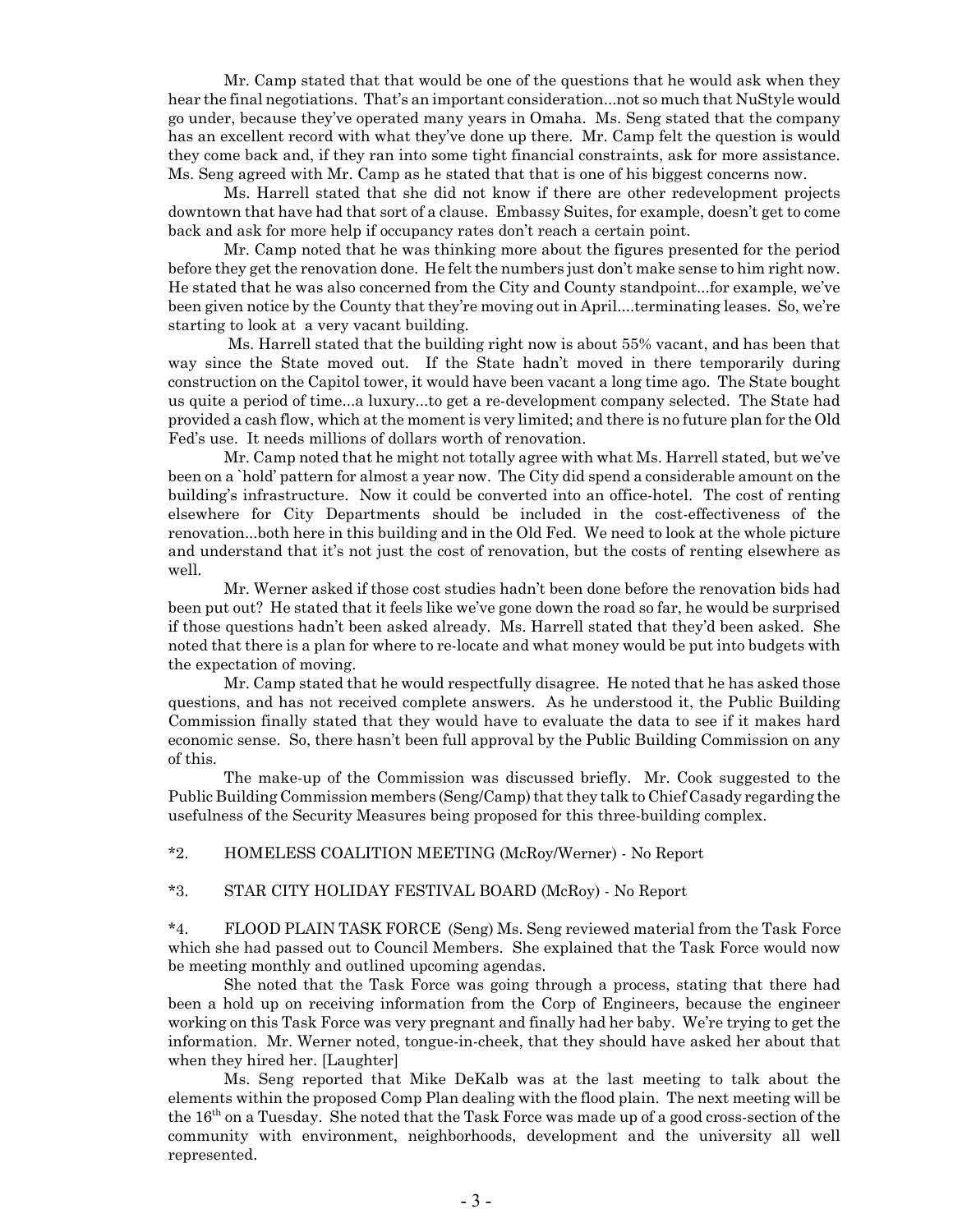5. INTERNAL LIQUOR COMMITTEE (McRoy/Svoboda/Werner) Mr. Svoboda stated that all three of the Council Members were there and they didn't decide anything. The guest was Matt Herman of Nebraska Beverage & Liquor group to talk to us about revising the Responsible Hospitality Training...streamlining the curricula to eliminate some of the extraneous information currently being included and customizing the training for the specific industry attending (i.e. on/off sale differences)

The SDLs were discussed. Ms. McRoy reported that the Ordinance was done, but was sent back to Joel Pedersen, the City Attorney working on that issue. The Committee asked that he make a couple of revisions and it should be coming forward to the Council soon...probably within the next month.

Mr. Werner asked for clarification, wondering, even if passed, would it not go into effect until next year? So, if we were to pass it, we could use it as a guideline (or not)...but it would not be in effect until next year. It was noted that that was the case.

Ms. McRoy added that the State Liquor Control Commission had supported the City's recommendation and denied the Stiffler application. She noted that the State was getting better at respecting the City's stance on these issues.

 6. PRT MEETING (Seng) There was no report, but Mr. Friendt had a question on the duplex vs. single family dwelling licensing issues. Ms. Seng explained that a Task Force had investigated this and Ron Peery of Building & Safety had drawn up a report on the issue.

Ms. Harrell noted that a great deal of the PRT complaints are on single family units as well as rental duplexes or owner occupied units. The City licenses three-units and up. The Task Force looked at licencing one and two-unit rentals. It was controversial for those property owners who rent one- and two-unit structures. That's why we started looking at how many complaints are received on single vs. duplex/two-unit dwellings.

Mr. Friendt stated that his concern is that many of the single-family units are under multiple unit ownership. Some owners have more than 30 units they're trying to manage alone.

Ms. Harrell mentioned an out-reach issue, too expressing the concern that those living in complaint conditions might not file a complaint to create the data base record. She noted that some communities have begun licensing landlords. That might be feasible. Mr. Friendt indicated that that had been his thought - to get at those folks around town who are multiple ownership landlords.

Mr. Cook reported that the Near South Board's sub-committee had a meeting regarding these very problems. How to hold landlords accountable and how can we provide better tools to landlords to find out the criminal backgrounds of individuals to whom they're renting. Mr. Cook stated that the Police Department is working well on plans to provide criminal histories over the web, should the Law Department sign off on that plan at some point. That is being worked on.

As far a holding landlords accountable, this is something Mr. Cook stated he had wanted to talk to the REOMA Board of Directors and the Lincoln Board of Realtors about, and get their involvement in - the changing of licensing procedures. Mr. Cook stated that he would like to see the single-family and duplex [rentals] licensed also; but perhaps not from the Building and Safety perspective. He stated that it was not as meaningful as if we license with the idea of individual management licensure. Then, if there are a certain number of violations, the license could, potentially, be revoked. It isn't an issue of building structure, but whether or not there is criminal activity going on. The responsible landlords may really be interested in that. Mr. Cook stated that he would follow-up with that and let Council Members know how that goes.

Ms. Harrell noted that Lincoln's Health Director had experience with communities that had such licensing procedures. Ms. Harrell had requested that he give her information on the ordinances those communities had in effect. Ms. McRoy stated that she had requested the Law Department to investigate language that might be used in such an ordinance. Mr. Cook affirmed that he would appreciate any such information to take to the REOMA meeting.

 7. DOWNTOWN LINCOLN BID ASSOCIATION BOARD OF DIRECTORS MEETING (Werner) Mr. Werner did not attend the meeting, but reported that a new, very aggressive marketing plan had been the topic of discussion. He noted that several hundred thousand was the goal over several years. Ms. Harrell stated that a group of volunteers from the business community had helped them, as well as representatives from the University.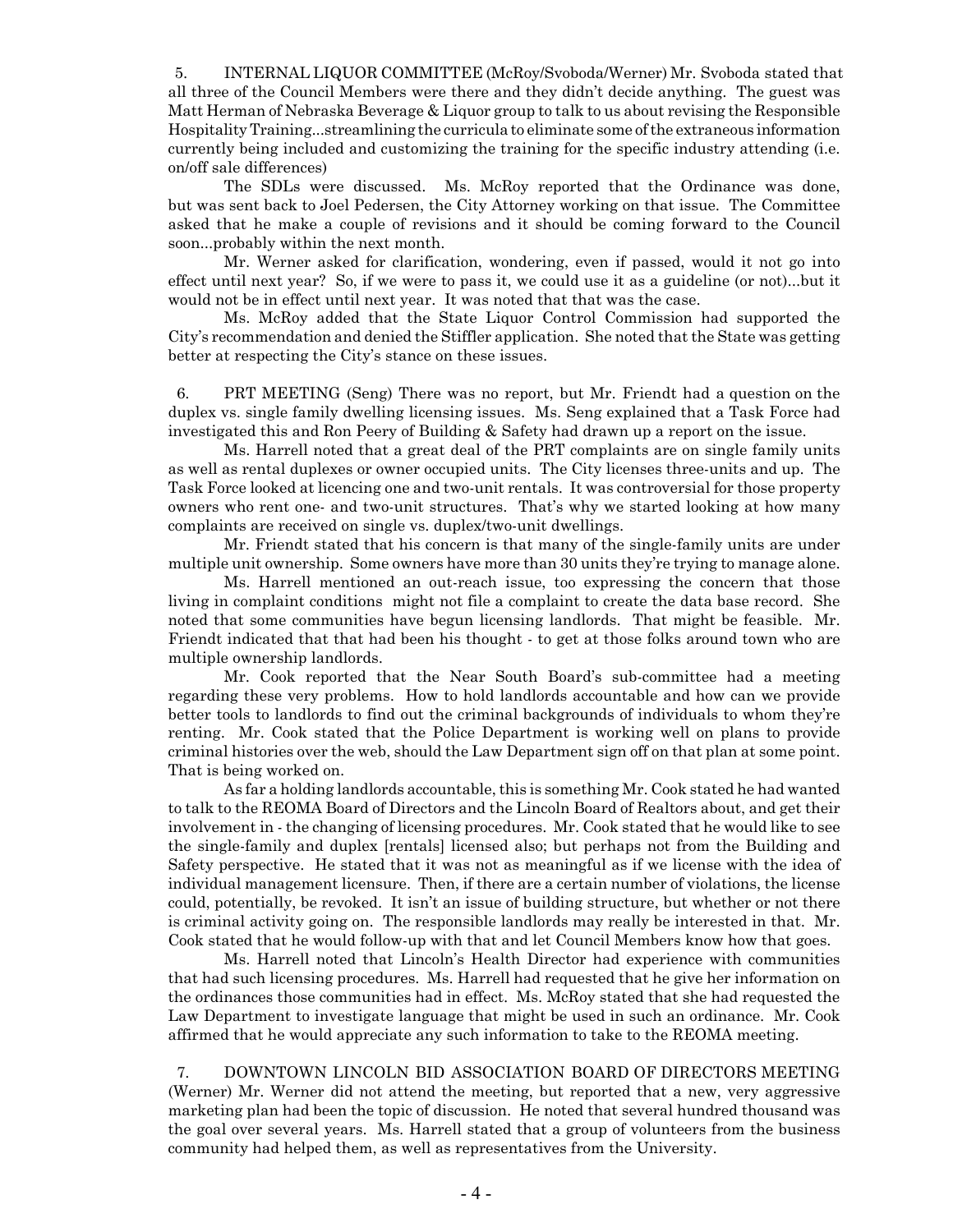Mr. Friendt asked if the B.I.D. budget wasn't all semi-voluntary contributions? He was informed that the B.I.Ds are assessments against the property for both maintenance and management. Mr. Friendt asked then if we're allowing a taxing authority to fund it? It was explained that the budget is presented to the Council each year for approval as well as coming before the Council Members when they sit as the Board of Equalization.

 Mr. Cook asked, then what the marketing program would involve? Mr. Werner stated that it would obviously be focused on promoting the Downtown. Ms. Harrell stated that was something that would fall under the Management B.I.D. which is overseen by  $\text{DLA.} \quad \text{M s}.$ Harrell explained that the Maintenance B.I.D. is assessment on a front footage basis on the properties within the downtown boundaries. The Management B.I.D. is assessed on property valuation. There is a component that *is* a voluntary participation element which is for non-profit groups that otherwise do not have taxable value. That goes to the Management B.I.D., because the non-profit groups do have front footage that they pay on.

8. 3<sup>RD</sup> MEETING - PLANNING DIRECTOR SELECTION COMMITTEE (Seng) Ms. Seng reported that two meetings had already been held. The first was an organizational meeting and at the second we interviewed both Kathleen Sellman and Kent Morgan. She stated that the Committee had wanted to know what they had done right or wrong as a Selection Committee from an actual applicant's point of view. Ms. Seng noted that the Committee had also wanted to learn the state of the Planning Department from Ms. Sellman's perspective. They also interviewed Kent Morgan, separately, asking the state of the Planning Department from his perspective. He has gone through four planning directors so he has a good over-view. Ms. Seng noted that he never wants to be planning director. Mr. Cook asked if we hadn't had only four planning directors? It was noted that Mr. Morgan had been here a long time.

The last meeting, the 3<sup>rd</sup> Meeting, the Committee interviewed a so-called "head hunter"...a person from a firm that was doing the recruitment of candidates. We had about six or eight candidates that had come in as a result of an ad. The Committee felt they wanted a broader base of choice, so we met with the recruitment person who is a former Nebraskan. He has always been associated with the private sector and has done a fair amount of work bringing candidates in to both the private and public sectors. We were quite pleased with him and gave him the go-ahead to proceed with his recruitment search for a Planning Director.

Mr. Friendt asked if those were public meetings? If it's a personnel issue, then it isn't public? Ms. Seng noted that it is a public meeting, but would suspect that when the interviews are begun, that would not be public until a choice is made.

Ms. Seng stated that the Committee's concern was that Kathleen had only been here two-and-one-half years. What did this say to candidates? It had been a concern for the Committee as well as for Ms. Seng, but, she felt better about that after interviewing Ms. Sellman and Mr. Morgan and talking to the recruiter.

Discussion continued briefly on this issue regarding management philosophies and criteria for the position.

### **\****HELD OVER FROM MARCH 25, 2002.*

OTHER MEETING REPORTS - Ms. McRoy stated that she had attended the Belmont Neighborhood Association Meeting which was called to address the 14<sup>th</sup> Street Study. She stated that the community members are really upset. Their plan is to stop the Traffic Study for  $14<sup>th</sup>$  Street from being placed in the Comp Plan. They'll be coming to the Comp Plan Hearings. She noted that the neighbors had turned out in great numbers and were very emphatic in their stand on this issue. They had not had a neighborhood association, but to address this issue, they will be forming one, so something good has come of the controversy.

Mr. Werner asked if these persons weren't at the Planning Commission Public Hearings. Ms. McRoy stated that they had been and most were opposed to the inclusion of the Study; there was only one who approved the Study being included in the Comp Plan.

Ms. McRoy had explained to the group that the entire Council was interested in following this issue, but all had previous engagements and therefore she had come to speak on behalf of the Council.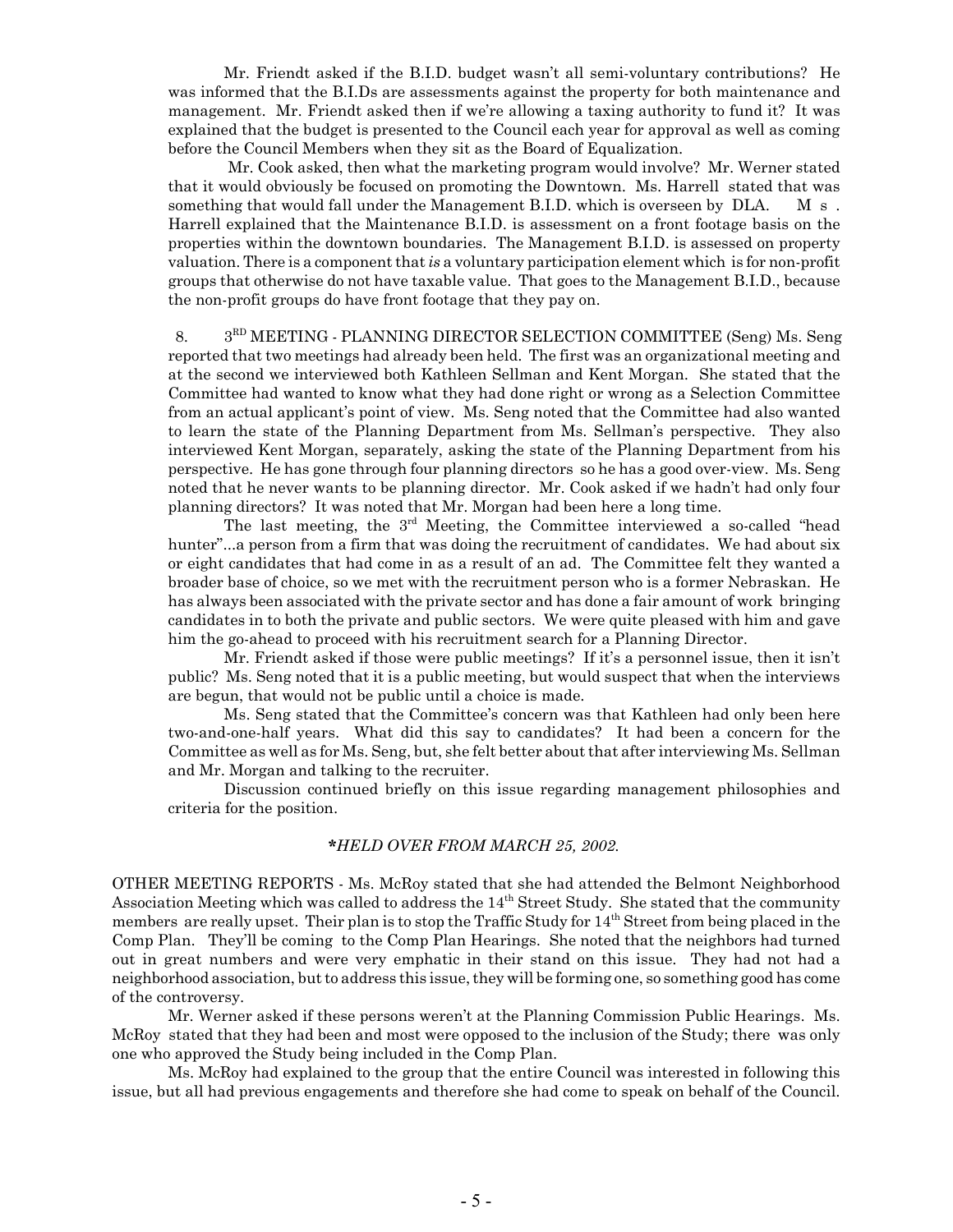Ms. McRoy reported that she had also attended the Malone Center Meeting. That meeting had gone smoothly. Mr. Cook asked how soon they would be selecting an executive director? Ms. McRoy answered that Cedars would be doing the management contract and formulating the plan for the selection of the next executive director, so it could be a little while.

Ms. Seng reported that she had been eligible to vote, but did not; she added, however, that she was ready to vote if the vote became very tight. Ms. McRoy stated that it had been a very calm and peaceful meeting.

Mr. Camp reported on the tour of the Madonna Rehabilitation facility that he and Mr. Svoboda had taken earlier. He explained that they had found the facility to be outstanding, noting that it was a real gem for the City of Lincoln and that it has national prominence. He informed Council that they are doing some remarkable things in the rehab area.

Mr. Svoboda added that if the invitation is offered again, he would encourage the Council Members to go. He indicated that the Director really wants to show it off and he felt we, as elected officials, need to go and see these types of institutions that really make up our community and give Lincoln a really good, strong point on the national map, highlighting what we do here. The fact that they've combined research with the patient facility is outstanding. They're the only ones in the country that have ever done that. Others have tried, and failed; and we were successful.

### **III. APPOINTMENTS/REAPPOINTMENTS** - Noted Without Significant Comment,

### **IV. MEETINGS/INVITATIONS** - Noted Without Significant Comment

**V. REQUESTS OF COUNCIL FROM MAYOR** - Ms. Tejral handed out to Council the current legislative update. Mr. Werner asked if the Council could have, at some point prior to the legislative session, a Pre-Council to discuss issues that we might be interested in; and issues that the Mayor is interested in. Ms. Seng mentioned that the Retreat was devoted to those issues. Mr. Werner stated that he wanted more than that. Council discussed this idea, noting that the Retreat may not afford enough time to spend on issues that might be of special concern to the Council or to the City. An expanded process should be in place where we can have such input and opportunity for discussion on these issues. It was noted that the Omaha Council has its own lobbyist. Council ideas may differ from the Mayor's, which is fine, but we could choose to have both view points presented to the Legislature.

It was explained that there are weekly meetings held every Monday morning in the Mayor's Conference Room at 8:30 a.m. with representatives from each Department to review and discuss the upcoming legislation of each session of the Unicameral. Some of the Council members were not aware of those meetings.

Mr. Camp stated that he felt it would be beneficial if, at the December Retreats, the Mayor's Office could give to Council a tentative list of upcoming legislation to give everyone a chance to submit ahead of time their own thoughts on areas that each Council Member might want to have considered. He asked Mr. Werner if that would be helpful to him. Mr. Werner noted that he thought the Retreat was more of a "Report" than a Retreat. There were so many issues stacked into the time, there wasn't really any time for discussion or input. A `Retreat' would be more like this "Noon" meeting where we could sit around and discuss these things - he felt that would be really helpful.

Mr. Camp agreed, noting that the information at the Retreat for the last several years was more like a pre-ordained list of priorities that had already been set, giving Council no chance to bring forward issues of concern to them. Mr. Bowen offered that any time a Council Member has a concern or thoughts on an issue, to let the Mayor's Office know.

The Stormwater issue was also discussed. Ms. Tejral explained that the Cities of Lincoln and Omaha were in the Phase One Requirements of the Clean Water Act. The permit that is being issued from DEQ this week lays out all the requirements. We have five years to come into complete compliance with those requirements. But, we'll have to start now, or we'll never make it. One of the ways to do that is through a Storm Water Utility. Mr. Friendt stated that it comes out of General Budget, then. Mr. Bowen stated that it comes out of General Budget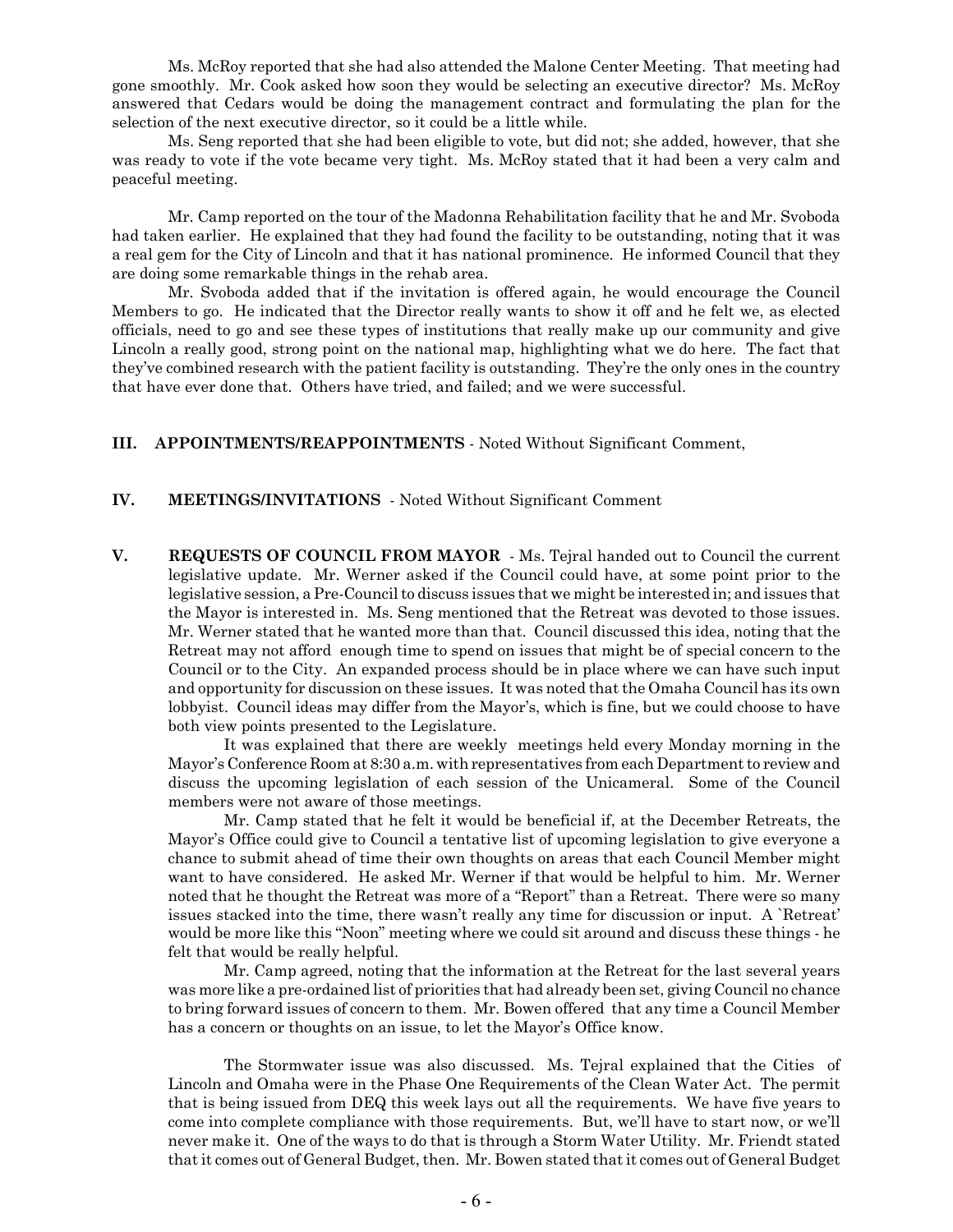now. We're incurring costs right now for the Storm Water... Ms. Tejral noted that for people to say it doesn't count until five years from now would be unrealistic....if we didn't start for five years, we wouldn't be in compliance, and then we'd be fined. Mr. Bowen added that we have to show our program phasing.

Ms. Tejral handed out material dropped off by Don Herz on the EMS update.

### **VI. MISCELLANEOUS** - None

### **VII. COUNCIL MEMBERS**

**JON CAMP** - No Further Comments

**JONATHAN COOK** - No Further Comments

**GLENN FRIENDT** - Mr. Friendt addressed remarks to Mr. Bowen asking, in terms of voting on the Economic Development Position, what the Mayor's position is on the whole of the LPED contract? Mr. Bowen stated that the City is in the first year of a three-year contract right now, so it won't be up for renewal for two more years. Mr. Friendt asked if the City could pull funding, even though we have a contract? Mr. Bowen stated that he would have to review the contract to answer that question. He thought there was a reference to billing, but he would have to review the contract before he made a statement.

He added that he had about 49 applications for the position. The position was closed last Friday, but they expected to receive more in today that would be postmarked as of last Friday. Mr. Cook asked if they had advertised it on the lincolnJobs.com? [Laughter]. Mr. Bowen handed out to Council the article that LPED had issued on the position as well as the LPED Financial Close-Out Statement for 2001 that was passed out at the LPED Board meeting. He noted that it was typical of the kind of budget information the Administration has received. When they discuss the approved budget, this is what is being talked about.

Ms. McRoy commented that the Mayor had stated after the Directors' Meeting that he would do whatever Council wanted to do to set a schedule to discuss a meeting regarding the LPED - if Council wanted an audit, or whatever. After brief discussion, Council decided that they would like a time to have discussion in order to reach a consensus on what they would like to do regarding this situation. It was determined that they would have this discussion at the "Noon" meeting on April 8<sup>th</sup>. This was noted by Staff and Discussion on this issue was added to the April 8th "Noon" Agenda.

**ANNETTE McROY** - Ms. McRoy stated that LPED would have a regularly scheduled meeting tomorrow and asked if anyone would like to attend? Mr. Bowen explained the differences between the LPED and Chamber committees.

**COLEEN SENG** - Ms. Seng reported that she went to a dinner of recognition for Ed Zimmer. She noted that she was very embarrassed that there was no other City Council Member or City Staff in attendance. Every School Board Member was there; all of the top Public School Administrators were there and she was the only one from the City. Mr. Zimmer was being recognized by Wyuka Cemetery for all of the work that he's done within Wyuka Cemetery as our Preservation Officer. She conceded that the invitation came very late, but she had indicated to the Mayor that she was really embarrassed and he was shocked that Staff was not there. He, himself, had a speaking engagement at Northeast High School and could not attend. Ms. Seng continued, noting with some consternation that one of our own Staff was being recognized, and no one was there.

An observation was made that if people want Council Members at their functions, they shouldn't be charging \$50.00 for them to attend. It was also noted, however, that this particular function had also been a charitable fund raiser.

**KEN SVOBODA** - No Further Comments

**TERRY WERNER** - No Further Comments